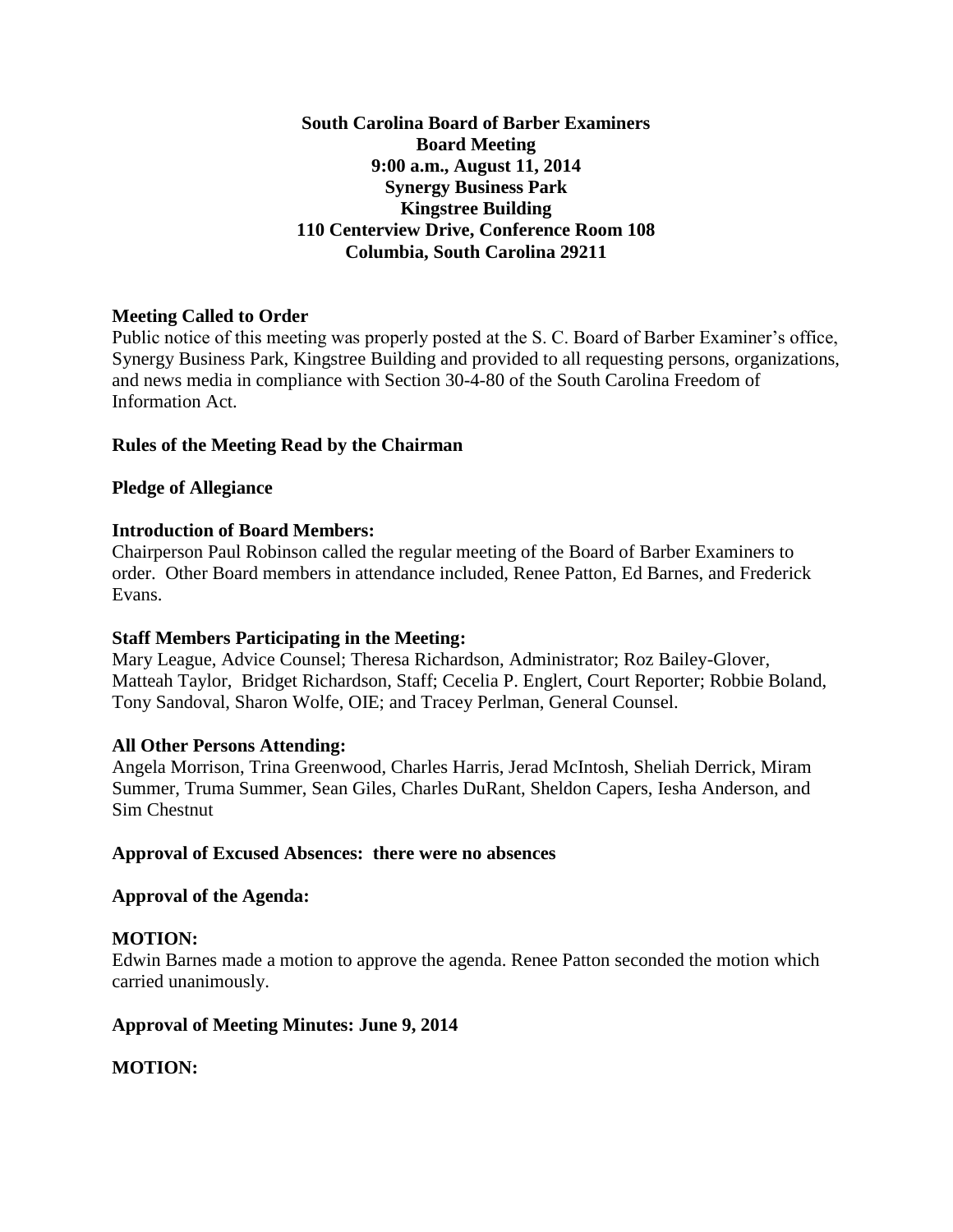Renee Patton made a motion to approve the minutes from the June 9, 2014 Board meeting. Edwin Barnes seconded the motion which carried unanimously.

### **Chairman's Remarks – Paul Robinson**

Welcome to the new Barber Board member, Patricia Durkin. Mr. Robinson asked Ms. Durkin if she wanted to tell a little about herself. Ms. Durkin stated she is a Master Hair Care Specialist, has owned a salon for 10 years, has lived in SC since 1974, is a graduate of USC and has been married for 25 years. Mr. Robinson stated he met with Ms. Richardson and it was a productive meeting. The materials discussed were provided to the Board members. In their meeting concerns were shared pertaining to PCS as well as the hair braider's registration. In future Board meetings these items will be discussed more in detail. One point Mr. Robinson wanted to highlight from their meeting was the hair braider's registration training materials and examinations are outdated and will be updated. Mr. Robinson reached out to an instructor in his area soliciting assistance with putting together a curriculum for the hair braiding training materials. Finally, the National Association Boards of Barber Convention is in September and will be held Las Vegas.

## **Administrator Remarks – Theresa Richardson, Administrator**

Received a request from the Head of the Investigative Department expressing an additional Investigative Review Committee (IRC) member. Mr. Anthony Gibson was named the professional IRC member; however, an alternate professional will be necessary for back up purposes.

### **OIE Report – Sharon Wolfe**

The OIE case report is from January 1, 2014 through August 4, 2014. There were a total of 4 active investigations, 5 cases were closed, 3 cases were do not open cases, 1 case was opened, 2 cases were pending Board action and 3 cases are pending an IRC review. Mr. Robinson asked for a description of the nature of the complaints. Sharon expressed she could provide this information at the next Board meeting. The number of cases closed from January 1, 2014 through August 4, 2014 totaled 46, and 3 were considered do not open cases.

### **IRC Report – Sharon Wolfe**

The Board members were asked to review the IRC report and if there were any questions Sharon Wolfe would answer them. Dr. Evans asked was the status known for case 2012-2, and if the license was on probation or not? Ms. Wolfe was not aware of the prior status.

### **MOTION:**

Renee Patton made a motion to approve the IRC report. Dr. Evans seconded the motion which carried unanimously.

### **ODC Report – Tracey Perlman**

As of August 4, 2014 there were 22 open cases, 9 pending actions cases, 13 pending hearing cases, and as of May 29, 2014 17 cases were closed.

### **Inspection Report – Robbie Boland**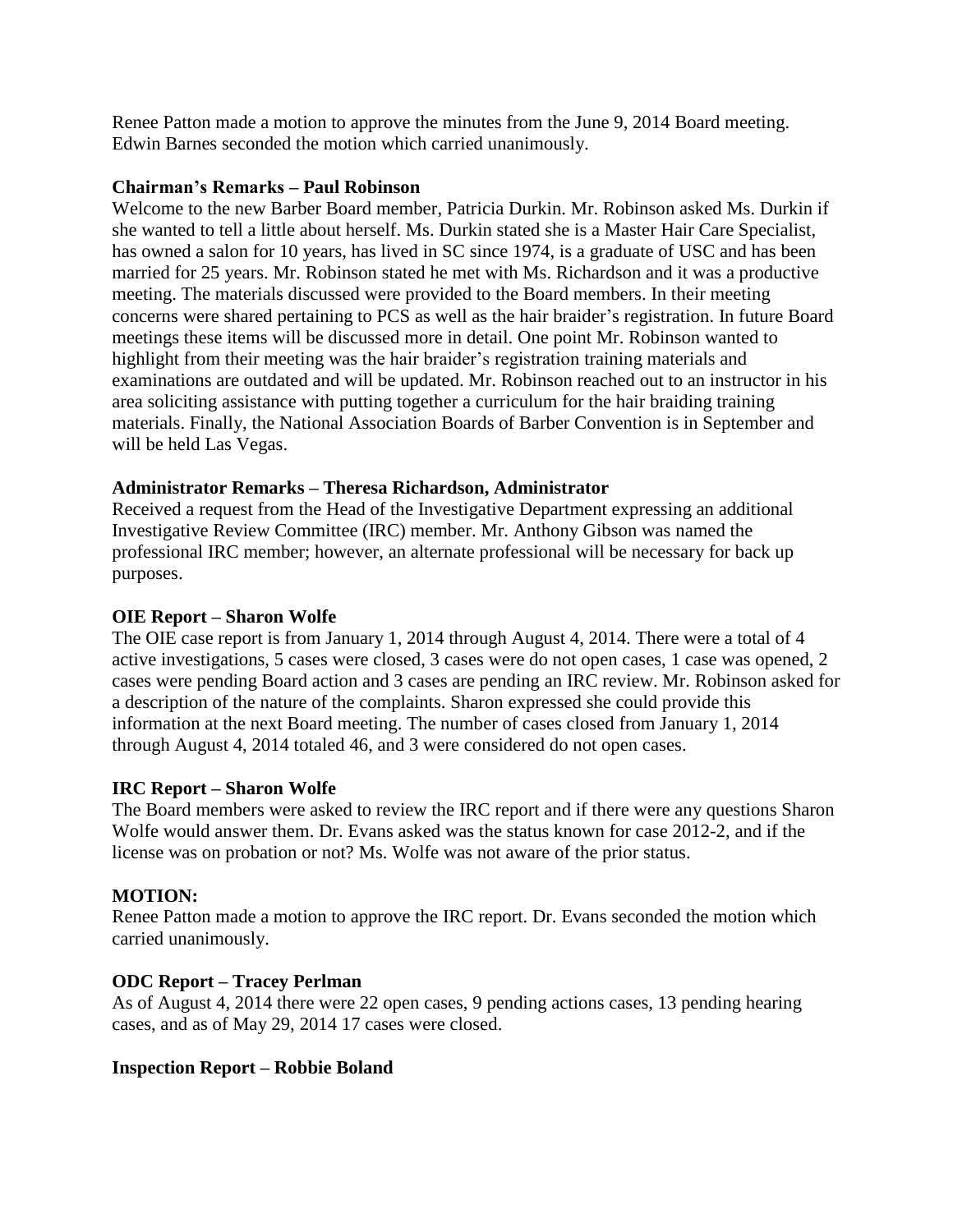As of June 2014 there were 143 shops attempted to be inspected, 28 of those shops were not opened for business at the time of inspection, and 54 shops were actually inspected. July 2014 there were 79 shops attempted for inspection, 25 of those shops were not opened for business at the time of inspection, and 54 shops were actually inspected. There were a total of 739 shops to be inspected for the year 2014; 216 of those shops were not opened at the time of the inspection, and 523 of those shops were physically inspected. Edwin Barnes asked about the number of barber shops in South Carolina. Robbie stated he does not have the actual numbers with him but he estimated there are about 1,400 Barber Shops in the state.

### **Budget – April 2014**

Ms. Richardson explained the budget for May and June were included in the Board material and if there were any questions she would answer them or at least find the answer for them. Patricia Durkin had questions about the budget and Mr. Robinson explained our agency director has put a formula in place that will assist with getting the Board out of the deficit.

#### **Old Business**

#### **New Business**

### **Practice Act Update – Holly Beeson**

The Board was asked if there was any interest in updating their Practice Act. The terms discussed had nothing to do with the regulatory review process from 2013. There are processes or language that needs to be updated to conform to the statute or the statutes to be conformed to the Practice Act to ensure the Board is fully in compliance with the Practice Act. There were 3 areas of interest the Board should consider.

1) The barber college or secondary curriculum (high school programs); 2) Physical examination (which is stated differently in 3 sections of section 40-7-230 (A, B, and C); 3) Issuance of the 90 day work permit – there is nothing in the Practice Act that mentions a 90-day work permit. This could be handled 2 different ways. If the Board is comfortable with the 90-day permit then a line can be added in the Practice Act to reflect the 90-day work permit or if it is decided the permit is not necessary would there be a way around the 90-day permit. There may be a basic examination offered during the schooling for the registrants to take so they can go directly into apprenticeship status and during their apprenticeship the registrants would take their examinations which would waive the permit. Mr. Robinson explained to Ms. Beeson that the Board already has programs in secondary schools and are currently working with Dr. Eleanor Glover of the Department of Education to create a curriculum providing the regulatory support. The concern the Board had was that the high school programs did not have a greater advantage over the private school programs. For the physical examination the terminology needs to be clarified because the Board is looking for the TB test results or a chest x-ray; a full physical examination and is not required. The 90-day work permit is a privilege designed to give a student the ability to work between completing their curriculum prior to the completion of the examination because the Board does not want the student to wait beyond 90-days of the completion of their examination. Edwin Barnes asked if the fines could be updated. Ms. Beeson stated if the fines are specified in the engine bill they will not be able to exceed that bill.

### **Review for Consideration of School Opening**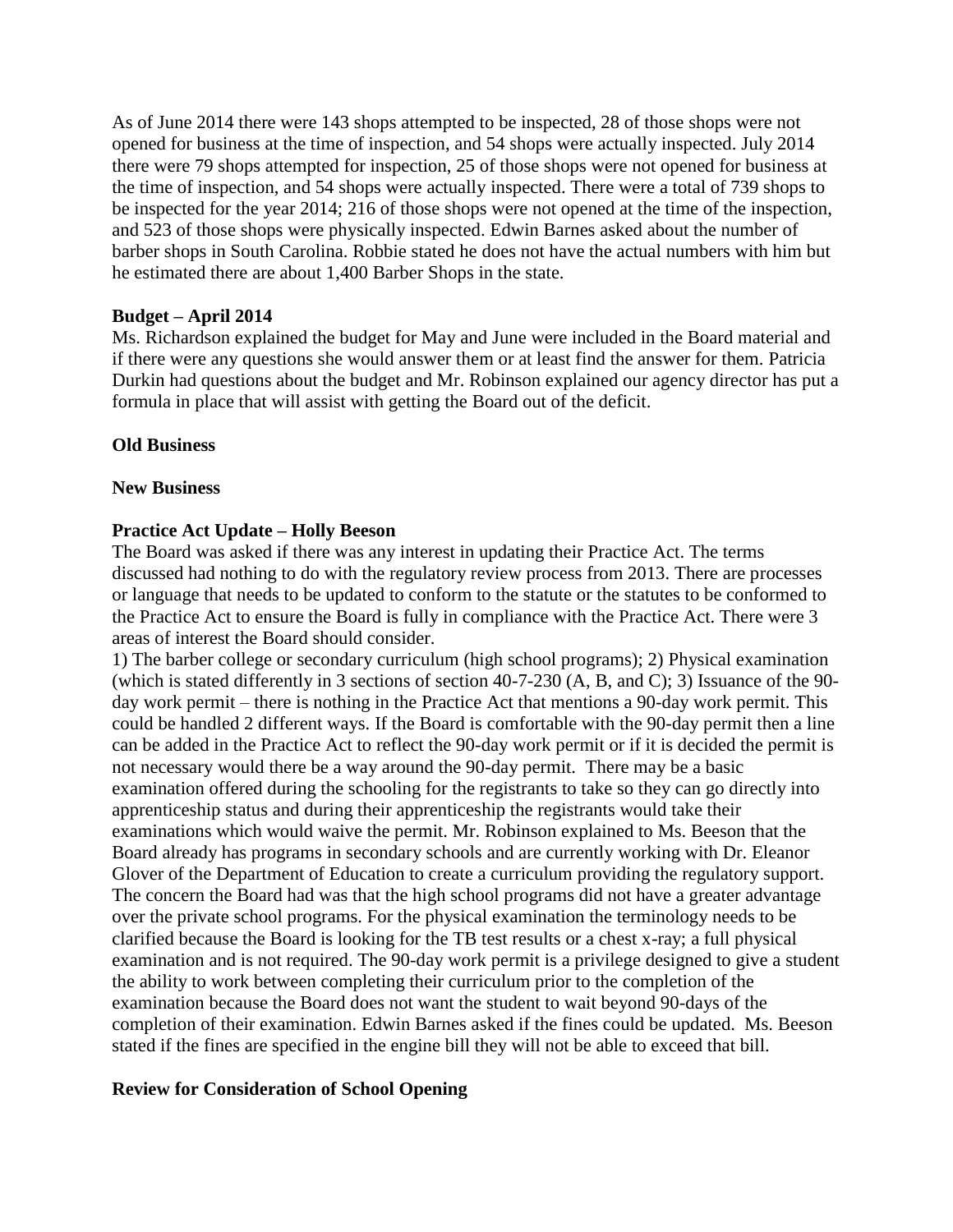Angela Morrison and Trina Greenwood appeared before the Board for approval of the opening of Aiken School of Barbering.

# **MOTION:**

Dr. Evans made a motion to approve the opening of Aiken School of Barbering. Edwin Barnes seconded the motion which carried unanimously.

## **Review for Consideration of Licensure with Background Report**

Shunrio James was a no show.

Sim Chestnut – Mr. Chestnut appeared before the Board seeking approval of his Registered Barber Apprentice license. Mr. Chestnut's explanation included information about his criminal background history but is not limited to the events. The offense did not happen in or near a barber shop or a school. Mr. Chestnut is not currently on probation or parole.

# **MOTION:**

Renee Patton made a motion to approve Sim Chestnut for the Registered Barber Apprentice license with a 2 year probationary period. At the end of each year a SLED report must be submitted at Mr. Chestnut's own expense and if any other violation occurs a Board appearance is required. Dr. Evans seconded the motion which carried unanimously.

Patricia Durkin requested a break, the Board decided to continue with a quorum.

Iesha Anderson – Ms. Anderson appeared before the Board seeking approval of her Hair Braider's registration. Ms. Anderson explanation included information about her criminal background history but is not limited to the events. Ms. Anderson is not currently on probation or parole.

# **MOTION:**

Dr. Evans made a motion to approve Iesha Anderson for a Hair Braider's registration. Renee Patton seconded the motion which carried unanimously.

Marc Bobo – Mr. Bobo appeared before the Board seeking approval of his Registered Barber Apprentice license. Mr. Bobo's explanation included information about his criminal background history but is not limited to the events. Mr. Bobo is not currently on probation or parole.

# **MOTION:**

Dr. Evans made a motion to approve Marc Bobo for his Registered Barber Apprentice license with a 1 year probationary period. A SLED report must be submitted at the end of the year at Mr. Bobo's expense.

Edwin Barnes recused himself pertaining to Sheldon Capers' case because his daughter is employed with Lexington County.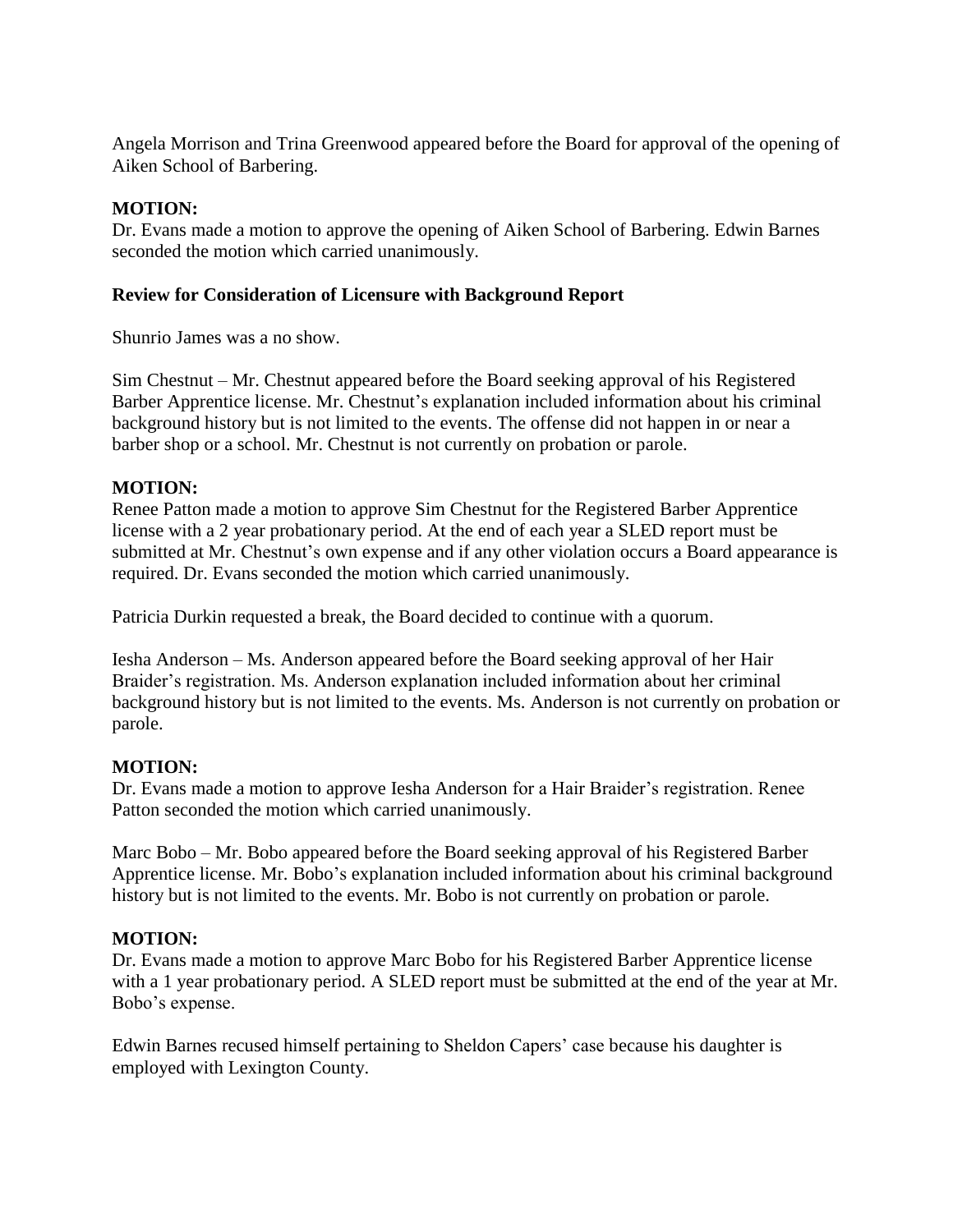Sheldon Capers – Mr. Capers appeared before the Board seeking approval of his Registered Barber Apprentice license. Mr. Capers' explanation included information about his criminal background history but is not limited to the events. Mr. Capers has an open/pending case.

# **MOTION:**

Renee Patton made a motion to postpone Sheldon Capers Board appearance until the October Board meeting or until his case is closed. Dr. Evans seconded the motion which carried unanimously.

# **Review for Consideration of Third Student Permit**

Sean Giles – Mr. Giles appeared before the Board seeking approval of his third student permit. Mr. Giles received 2 previous student permits with Harley's Barber College. Mr. Giles would like his  $3<sup>rd</sup>$  student permit at 'A Cut Above Barber Shop' where he will be doing OJT. Mr. Giles completed a total of 1,268 hours from Harley's Barber College.

## **MOTION:**

Renee Patton made a motion to approve Sean Giles for a third student permit. Dr. Evans seconded the motion which carried unanimously.

Truman McIntosh – Mr. McIntosh appeared before the Board seeking approval of his third student permit. Mr. McIntosh was obtaining training under his uncle and during this time his uncle passed away. Mr. McIntosh's cousin is also a Barber Instructor and Mr. McIntosh made arrangements with him to continue his OJT but the young man backed out of the agreement; therefore, he never had an opportunity to use his second permit. Mr. McIntosh has an estimate of 400 hours left to obtain. Mr. Vernon Wright has agreed to complete the OJT training with Mr. McIntosh.

### **MOTION:**

Dr. Evans made a motion to approve the re-issuance of Truman McIntosh's  $2<sup>nd</sup>$  OJT permit due to it never being seen or used by the licensee. Edwin Barnes seconded the motion which carried unanimously.

### **Review for Consideration of Reinstatement with Background Report**

Jerry Roach was a no show.

### **MOTION:**

Dr. Evans made a motion for a break. Renee Patton seconded the motion which carried unanimously.

### **Hearings:**

### Durant Cut Masters (2013-30)

Charles Durant is the owner of Durant Cut Masters and he was in attendance to present his case. Tracey Perlman presented her case against Durant Cut Masters. During an inspection Roger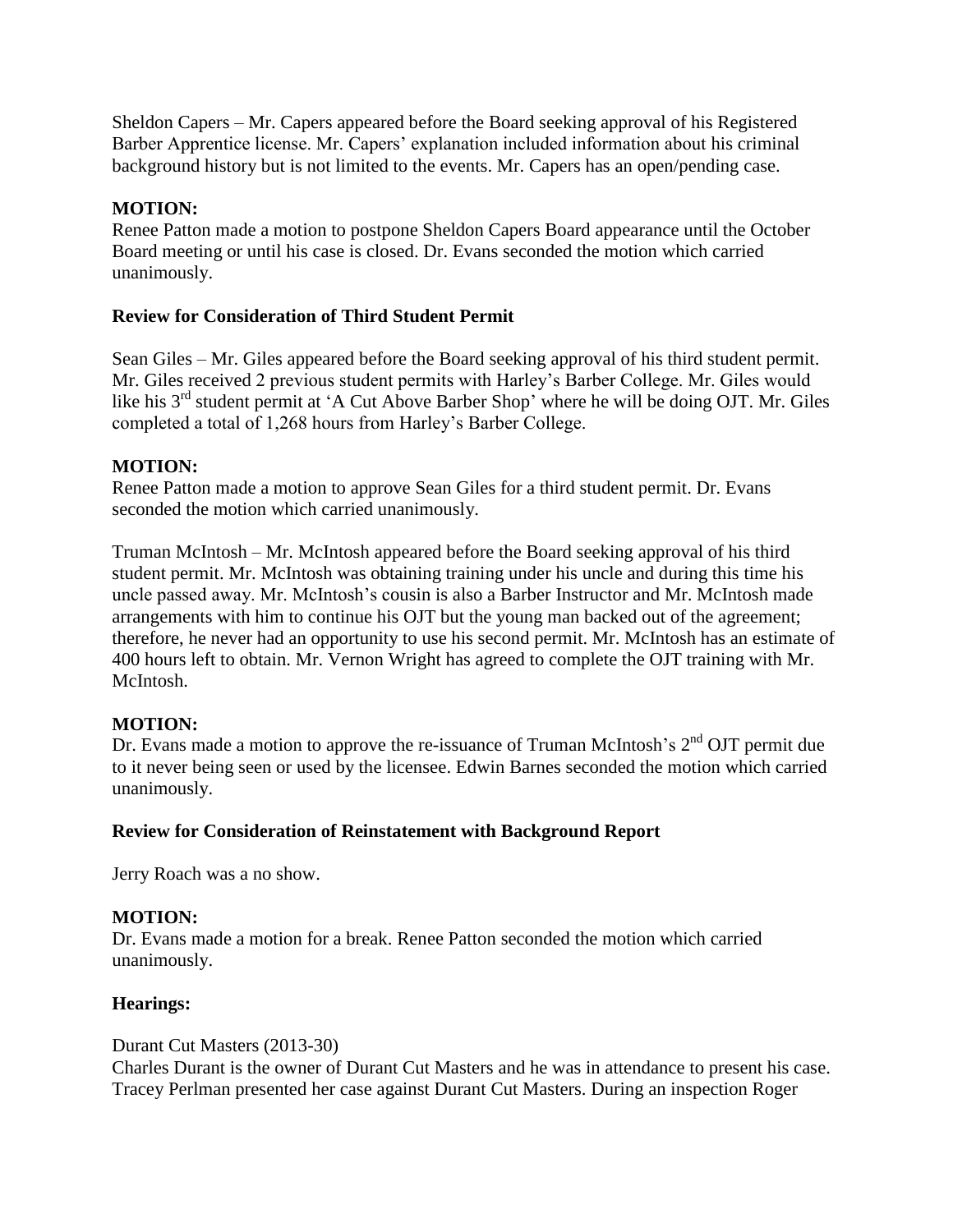Beaver found unlicensed practice which is under South Carolina Code of Laws §40-7-115. Also under South Carolina Code of Laws §40-7-30 there was a licensee practicing outside of his scope of practice. Ms. Perlman stated that South Carolina Code of Laws§40-7-110 (1) (C & E) were also violated. Charles Durant stated he was away with his family due to his wife being in the military and she was deployed. Trey Anderson, manager of Durant Cut Masters signed the inspection report. Mr. Durant explained when he returned, he fired the individual that was hired by Trey Anderson because he found this individual did not have the proper credentials. Inspector, Roger Beaver was called to give his testimony. During Mr. Beaver's inspection he found Glen Johnson working on an expired student permit that expired February 27, 2009. Mr. Johnson explained to Mr. Beaver he submitted an upgrade application and fees and he was waiting for his upgrade license. Mr. Beaver stated he called the office and spoke with a prior employee, Malinda Pressley, and was informed Mr. Johnson would have to apply to take the examinations. Mr. Beaver then expressed the client Mr. Johnson was servicing should be his last. Mr. Robinson asked what was the warning. Mr. Beaver stated the warning was about Glen Johnson working without a license and he should stop immediately. In closing Ms. Perlman stated Mr. Durant is held responsible for Durant Cut Masters since he is the owner. Ms. Perlman asked that all of the violations remain with the exception of §40-7-110 (1) (f).

# **MOTION:**

Renee Patton made a motion to enter into excessive session for legal counsel. Dr. Evans seconded the motion which carried unanimously.

### **MOTION:**

Dr. Evans made a motion to come out of executive session. Edwin Barnes seconded the motion which carried unanimously.

During executive session there were no motions made and no votes were taken.

### **MOTION:**

Dr. Evans made a motion to dismiss the case against Durant Cut Masters. Renee Patton seconded the motion which carried unanimously.

Greenwood Barber College (2013-24) Memorandum of Agreement (MOA) Charles Harris, owner of Greenwood Barber College was in attendance. Tracey Perlman explained Mr. Harris has signed a MOA agreeing to all of the allegations. On January 17, 2013 an inspection was being conducted at 1154 S Main St., in Greenwood and it was found that Mr. Harris was in the process of re-locating his school. On February 14, 2013 a re-inspection was conducted at the new location, 602 Edgewood St., in Greenwood. A new school application for the location change was never submitted to the Board's office. During the inspection of the new location the college was not ready for inspection, Mr. Harris continued to teach the students during the move; although, an application was never submitted. On May 1, 2013 Greenwood Barber College was inspected and the inspection was successful. The barber college license was issued for the new location May 5, 2013. Mr. Harris explained everything in the MOA was correct and he explained he felt the need to re-locate his school because there was no heat or air, he did not want his students to be in those conditions and the move was quick. Ms. Perlman